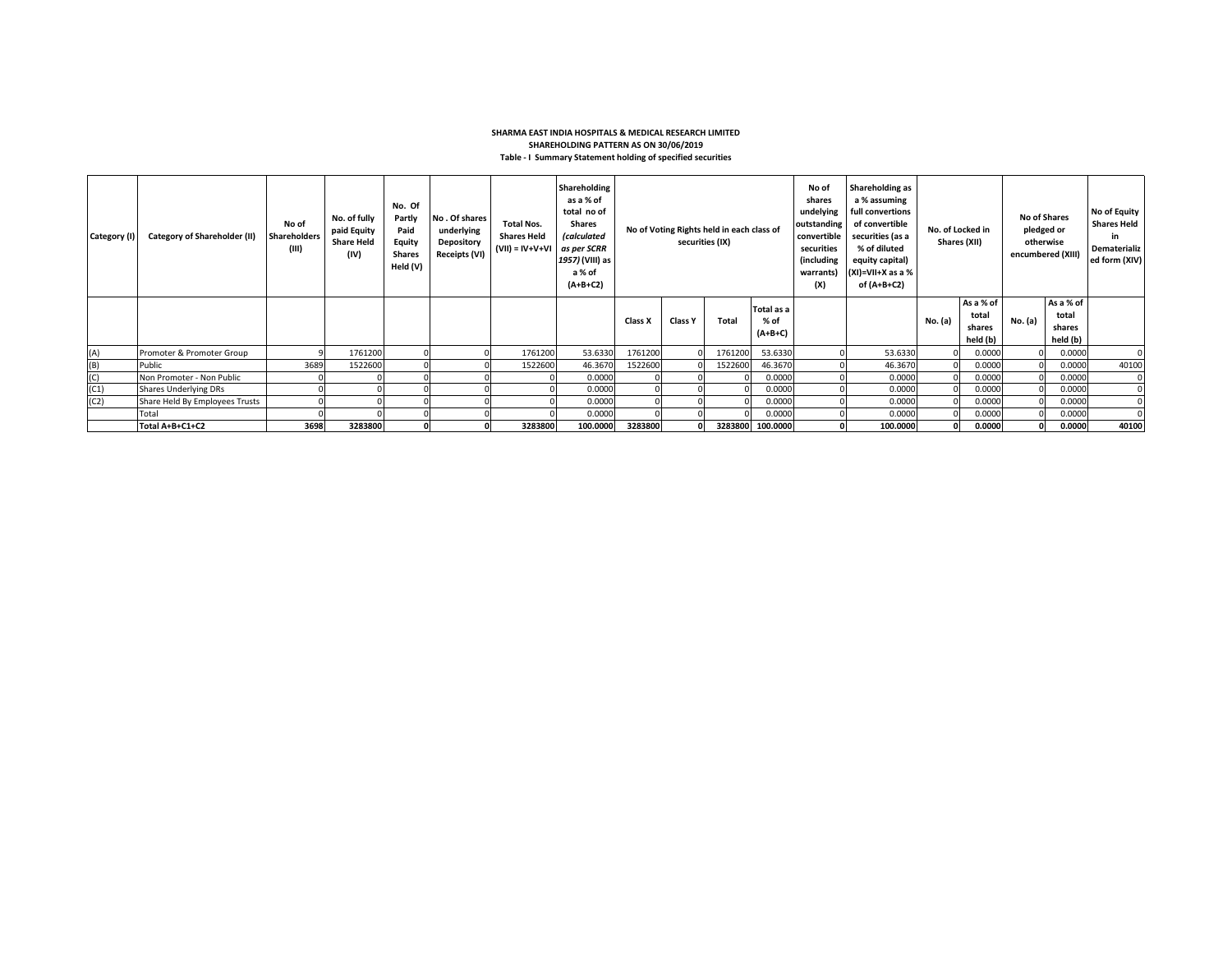### **Table - II Statement showing shareholding pattern of the Promoter and Promer Group SHAREHOLDING PATTERN AS ON 30/06/2019 SHARMA EAST INDIA HOSPITALS & MEDICAL RESEARCH LIMITED**

| S.No. | Category & Name of the Shareholder (I)               | <b>PAN (II)</b> | No of<br>Shareholders<br>(III) | No. of fully<br>paid Equity<br><b>Share Held</b><br>(IV) | No. Of<br>Partly<br>Paid<br>Equity<br><b>Shares</b><br>Held (V) | No. Of shares   Total Nos.<br>underlying<br>Depository<br>Receipts (VI) | <b>Shares</b><br>Held $(VII)$ =<br>IV+V+VI | Shareholding<br>as a % of total<br>no of Shares<br>(calculated as<br>per SCRR<br>1957) (VIII) as a<br>% of (A+B+C2) | No of Voting Rights held in each class of<br>securities (IX) |                |         | No of<br>shares<br>undelying<br>outstanding<br>convertible<br>securities<br>(including<br>warrants)<br>(X) | <b>Shareholding</b><br>as a %<br>assuming full<br>convertions of<br>convertible<br>securities (as a<br>% of diluted<br>equity capital)<br>(XI)=VII+X as a<br>% of (A+B+C2) | No. of Locked in<br>Shares (XII) |         | <b>No of Shares</b><br>pledged or<br>otherwise<br>encumbered (XIII) |         | <b>No of Equity</b><br><b>Shares Held</b><br>in<br>Dematerializ<br>ed form (XIV) |             |
|-------|------------------------------------------------------|-----------------|--------------------------------|----------------------------------------------------------|-----------------------------------------------------------------|-------------------------------------------------------------------------|--------------------------------------------|---------------------------------------------------------------------------------------------------------------------|--------------------------------------------------------------|----------------|---------|------------------------------------------------------------------------------------------------------------|----------------------------------------------------------------------------------------------------------------------------------------------------------------------------|----------------------------------|---------|---------------------------------------------------------------------|---------|----------------------------------------------------------------------------------|-------------|
|       |                                                      |                 |                                |                                                          |                                                                 |                                                                         |                                            |                                                                                                                     | Class X                                                      | <b>Class Y</b> | Total   | <b>Total as</b><br>a % of<br>$(A+B+C)$                                                                     |                                                                                                                                                                            |                                  | No. (a) | As a %<br>of total<br>shares<br>held (b)                            | No. (a) | As a % of<br>total<br>shares<br>held (b)                                         |             |
| (1)   | Indian                                               |                 |                                |                                                          |                                                                 |                                                                         |                                            |                                                                                                                     |                                                              |                |         |                                                                                                            |                                                                                                                                                                            |                                  |         |                                                                     |         |                                                                                  |             |
| (a)   | Individual                                           |                 |                                | 756200                                                   | $\Omega$                                                        | $\Omega$                                                                | 756200                                     | 23.0282                                                                                                             | 756200                                                       |                | 756200  | 23.0282                                                                                                    |                                                                                                                                                                            | 23.0282                          |         | 0.0000                                                              |         | 0.0000                                                                           | $\Omega$    |
|       | Brijmohan Sharma                                     |                 |                                | 62000                                                    |                                                                 |                                                                         | 62000                                      | 1.8881                                                                                                              | 62000                                                        |                | 62000   | 1.8881                                                                                                     |                                                                                                                                                                            | 1.8881                           |         | 0.0000                                                              |         | 0.0000                                                                           | $\Omega$    |
|       | Jayshree Sharma                                      |                 |                                | 58000                                                    |                                                                 |                                                                         | 58000                                      | 1.7662                                                                                                              | 58000                                                        |                | 58000   | 1.7662                                                                                                     |                                                                                                                                                                            | 1.7662                           |         | 0.0000                                                              |         | 0.0000                                                                           | $\Omega$    |
|       | Maya Sharma                                          | ABXPS3785L      |                                | 160800                                                   |                                                                 |                                                                         | 160800                                     | 4.8968                                                                                                              | 160800                                                       |                | 160800  | 4.8968                                                                                                     |                                                                                                                                                                            | 4.8968                           |         | 0.0000                                                              |         | 0.0000                                                                           | $\Omega$    |
|       | Pradeep Sharma                                       | ACAPS0489B      |                                | 23200                                                    | $\Omega$                                                        | $\Omega$                                                                | 23200                                      | 0.7065                                                                                                              | 23200                                                        |                | 23200   | 0.7065                                                                                                     |                                                                                                                                                                            | 0.7065                           |         | 0.0000                                                              |         | 0.0000                                                                           | $\Omega$    |
|       | Rajesh Sharma                                        | AHWPS0110N      |                                | 40000                                                    | $\Omega$                                                        |                                                                         | 40000                                      | 1.2181                                                                                                              | 40000                                                        |                | 40000   | 1.2181                                                                                                     |                                                                                                                                                                            | 1.2181                           |         | 0.0000                                                              |         | 0.0000                                                                           | $\Omega$    |
|       | Shailendra Sharma                                    | AFEPS7340Q      |                                | 412200                                                   | $\Omega$                                                        | $\Omega$                                                                | 412200                                     | 12.5525                                                                                                             | 412200                                                       |                | 412200  | 12.5525                                                                                                    |                                                                                                                                                                            | 12.5525                          |         | 0.0000                                                              |         | 0.0000                                                                           | $\Omega$    |
| (b)   | Huf                                                  |                 |                                |                                                          | $\Omega$                                                        | $\Omega$                                                                |                                            | 0.0000                                                                                                              |                                                              |                |         | 0.0000                                                                                                     |                                                                                                                                                                            | 0.0000                           |         | 0.0000                                                              |         | 0.0000                                                                           | $\Omega$    |
|       | Central Govt /state Govt/ President Of India         |                 |                                |                                                          |                                                                 | $\Omega$                                                                |                                            | 0.0000                                                                                                              |                                                              |                |         | 0.0000                                                                                                     |                                                                                                                                                                            | 0.0000                           |         | 0.0000                                                              |         | 0.0000                                                                           | $\Omega$    |
| (d)   | <b>Financial Inst/banks</b>                          |                 |                                |                                                          | $\Omega$                                                        | $\Omega$                                                                |                                            | 0.0000                                                                                                              |                                                              |                |         | 0.0000                                                                                                     |                                                                                                                                                                            | 0.0000                           |         | 0.0000                                                              |         | 0.0000                                                                           | $\Omega$    |
| (e)   | Any other                                            |                 |                                |                                                          |                                                                 |                                                                         |                                            |                                                                                                                     |                                                              |                |         |                                                                                                            |                                                                                                                                                                            |                                  |         |                                                                     |         |                                                                                  |             |
|       | Other - Body Corporate                               |                 |                                | 1005000                                                  | $\Omega$                                                        | $\Omega$                                                                | 1005000                                    | 30.6048                                                                                                             | 1005000                                                      |                | 1005000 | 30.6048                                                                                                    |                                                                                                                                                                            | 30.6048                          |         | 0.0000                                                              |         | 0.0000                                                                           | $\Omega$    |
|       | Kshitij Enterprises(p)Itd                            |                 |                                | 150700                                                   | $\Omega$                                                        |                                                                         | 150700                                     | 4.5892                                                                                                              | 150700                                                       |                | 150700  | 4.5892                                                                                                     |                                                                                                                                                                            | 4.5892                           |         | 0.0000                                                              |         | 0.0000                                                                           | $\mathbf 0$ |
|       | Sharma Hospital Pvt. Ltd.                            | AACCS1237J      |                                | 670400                                                   | $\Omega$                                                        | $\Omega$                                                                | 670400                                     | 20.4154                                                                                                             | 670400                                                       |                | 670400  | 20.4154                                                                                                    |                                                                                                                                                                            | 20.4154                          |         | 0.0000                                                              |         | 0.0000                                                                           | $\mathbf 0$ |
|       | Sharma Nur.home&bone Hosp                            | AACCS4866P      |                                | 18390                                                    |                                                                 |                                                                         | 183900                                     | 5.6002                                                                                                              | 183900                                                       |                | 183900  | 5.6002                                                                                                     |                                                                                                                                                                            | 5.6002                           |         | 0.0000                                                              |         | 0.0000                                                                           | $\Omega$    |
|       | Sub - Total                                          |                 |                                | 1761200                                                  | $\Omega$                                                        | $\Omega$                                                                | 1761200                                    | 53.6330                                                                                                             | 1761200                                                      |                | 1761200 | 53.6330                                                                                                    |                                                                                                                                                                            | 53.6330                          |         | 0.0000                                                              |         | 0.0000                                                                           | $\Omega$    |
| (2)   | Foreign                                              |                 |                                |                                                          |                                                                 |                                                                         |                                            |                                                                                                                     |                                                              |                |         |                                                                                                            |                                                                                                                                                                            |                                  |         |                                                                     |         |                                                                                  |             |
| (a)   | Individual(nri/Foriegn Individual)                   |                 | $\Omega$                       |                                                          | $\Omega$                                                        | $\Omega$                                                                |                                            | 0.0000                                                                                                              |                                                              |                |         | 0.0000                                                                                                     |                                                                                                                                                                            | 0.0000                           |         | 0.0000                                                              |         | 0.0000                                                                           | $\Omega$    |
| (b)   | Government                                           |                 |                                |                                                          |                                                                 |                                                                         |                                            | 0.0000                                                                                                              |                                                              |                |         | 0.0000                                                                                                     |                                                                                                                                                                            | 0.0000                           |         | 0.0000                                                              |         | 0.0000                                                                           |             |
| (c)   | Institutions                                         |                 |                                |                                                          |                                                                 | $\Omega$                                                                |                                            | 0.0000                                                                                                              |                                                              |                |         | 0.0000                                                                                                     |                                                                                                                                                                            | 0.0000                           |         | 0.0000                                                              |         | 0.0000                                                                           | $\mathbf 0$ |
| (d)   | Foreign Portfolio Investor                           |                 |                                |                                                          |                                                                 |                                                                         |                                            | 0.0000                                                                                                              |                                                              |                |         | 0.0000                                                                                                     |                                                                                                                                                                            | 0.0000                           |         | 0.0000                                                              |         | 0.0000                                                                           | $\Omega$    |
| (e)   | Any Other                                            |                 |                                |                                                          |                                                                 |                                                                         |                                            |                                                                                                                     |                                                              |                |         |                                                                                                            |                                                                                                                                                                            |                                  |         |                                                                     |         |                                                                                  |             |
|       | Sub - Total                                          |                 |                                |                                                          |                                                                 |                                                                         |                                            |                                                                                                                     |                                                              |                |         |                                                                                                            |                                                                                                                                                                            | C                                |         |                                                                     |         |                                                                                  |             |
|       | Total Shareholding of Promoter and Promotor<br>Group |                 |                                | 1761200                                                  |                                                                 |                                                                         | 1761200                                    | 53.633                                                                                                              | 1761200                                                      | $\Omega$       | 1761200 | 53.633                                                                                                     |                                                                                                                                                                            | 53.633                           |         |                                                                     |         |                                                                                  |             |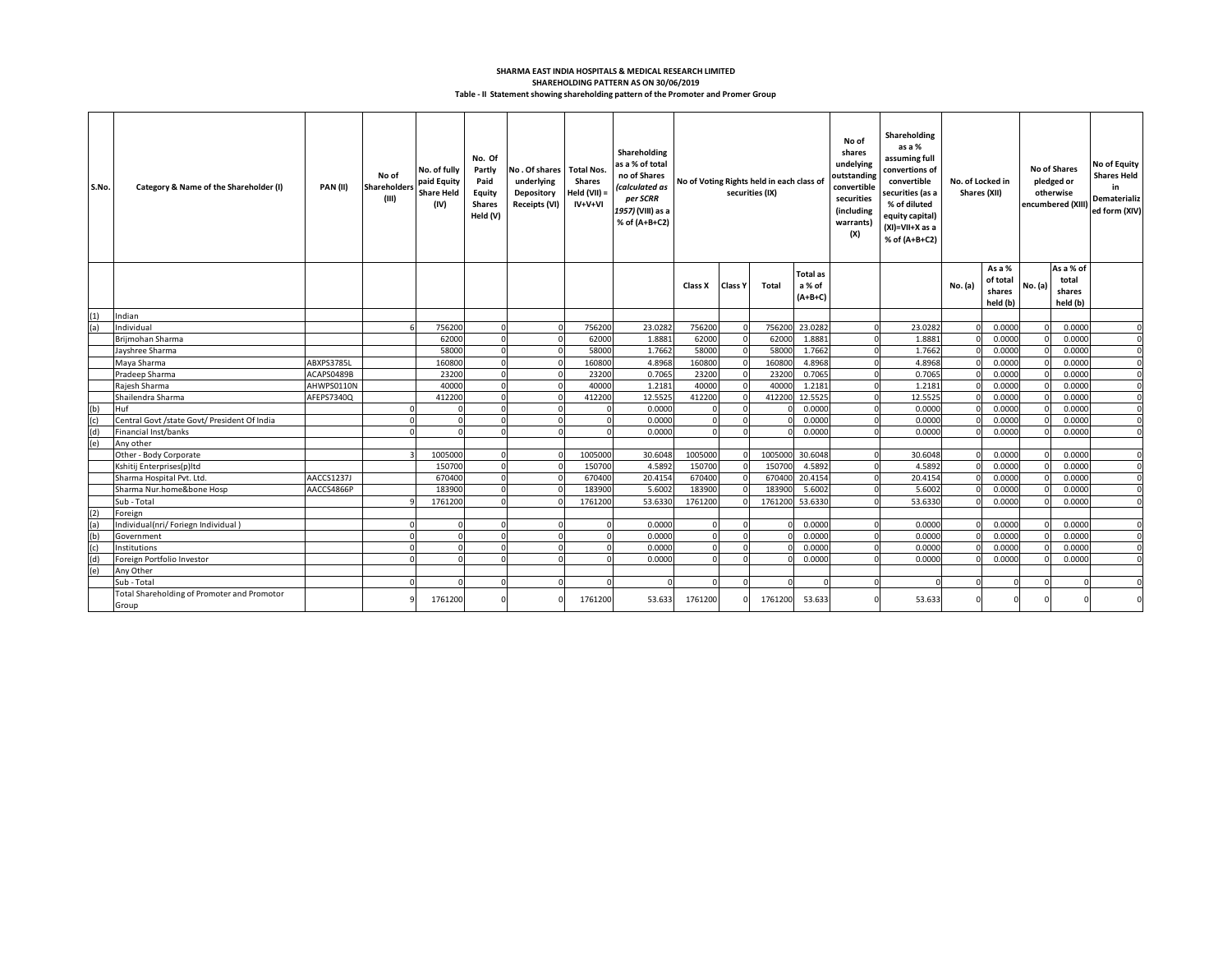# **Table - III Statement showing shareholding pattern of the Public shareholding SHARMA EAST INDIA HOSPITALS & MEDICAL RESEARCH LIMITED SHAREHOLDING PATTERN AS ON 30/06/2019**

| S.No. | Category & Name of the Shareholder (I)                    | <b>PAN (II)</b> | No of<br>Sharehold<br>ers (III) | No. of<br>fully paid<br>Equity<br>Share<br>Held (IV) | No. Of<br>Partly<br>Paid<br><b>Equity</b><br><b>Shares</b><br>Held (V) | No.Of<br>shares<br>underlying<br>Depository<br>Receipts<br>(VI) | <b>Total Nos.</b><br><b>Shares Held</b><br>$(VII) =$<br>IV+V+VI | Shareholdin<br>g as a % of<br>total no of<br>Shares<br><i>(calculated</i><br>as per SCRR<br>1957) (VIII)<br>as a % of<br>$(A+B+C2)$ |                |                | No of Voting Rights held in each class of<br>securities (IX) |                                 | No of shares<br>undelying<br>outstanding<br>convertible<br>securities<br>(including<br>warrants) (X) | Sharehol<br>ding as a<br>%<br>assuming<br>full<br>convertio<br>ns of<br>convertib<br>No. of Locked in<br>le<br>securities<br>Shares (XII)<br>(as a %<br>of<br>diluted<br>equity<br>capital)<br>(XI)=VII+X<br>as a % of<br>$(A+B+C2)$ |            |                                          | No of Shares<br>pledged or<br>otherwise<br>encumbered<br>(XIII) |                                          | No of<br><b>Equity</b><br>Shares<br>Held in<br>Dematerial<br>ized form<br>(XIV) |
|-------|-----------------------------------------------------------|-----------------|---------------------------------|------------------------------------------------------|------------------------------------------------------------------------|-----------------------------------------------------------------|-----------------------------------------------------------------|-------------------------------------------------------------------------------------------------------------------------------------|----------------|----------------|--------------------------------------------------------------|---------------------------------|------------------------------------------------------------------------------------------------------|--------------------------------------------------------------------------------------------------------------------------------------------------------------------------------------------------------------------------------------|------------|------------------------------------------|-----------------------------------------------------------------|------------------------------------------|---------------------------------------------------------------------------------|
|       |                                                           |                 |                                 |                                                      |                                                                        |                                                                 |                                                                 |                                                                                                                                     | Class X        | Class Y        | <b>Total</b>                                                 | Total as a<br>% of<br>$(A+B+C)$ |                                                                                                      |                                                                                                                                                                                                                                      | No. (a)    | As a % of<br>total<br>shares<br>held (b) | No. (a)                                                         | As a %<br>of total<br>shares<br>held (b) |                                                                                 |
| (1)   | Institutions                                              |                 |                                 |                                                      |                                                                        |                                                                 |                                                                 |                                                                                                                                     |                |                |                                                              |                                 |                                                                                                      |                                                                                                                                                                                                                                      |            |                                          |                                                                 |                                          |                                                                                 |
| (a)   | <b>Mutual Funds</b>                                       |                 | $\mathbf 0$                     | $\Omega$                                             | $\Omega$                                                               | $\Omega$                                                        | $\mathbf 0$                                                     | 0.0000                                                                                                                              | $\mathbf 0$    | $\Omega$       |                                                              | 0.0000                          |                                                                                                      | 0.0000                                                                                                                                                                                                                               | $\epsilon$ | 0.0000                                   | $\Omega$                                                        | 0.0000                                   | 0                                                                               |
| (b)   | Venture Capital Funds                                     |                 | $\mathbf 0$                     | 0                                                    | $\overline{0}$                                                         | $\circ$                                                         | $\mathbf 0$                                                     | 0.0000                                                                                                                              | $\mathbf 0$    | $\mathbf 0$    |                                                              | 0.0000                          |                                                                                                      | 0.0000                                                                                                                                                                                                                               | ſ          | 0.0000                                   |                                                                 | 0.0000                                   | 0                                                                               |
| (c)   | Alternate Investment Funds                                |                 | $\Omega$                        |                                                      | $\Omega$                                                               | $\Omega$                                                        | $\mathbf 0$                                                     | 0.0000                                                                                                                              | $\overline{0}$ | $\Omega$       |                                                              | 0.0000                          |                                                                                                      | 0.0000                                                                                                                                                                                                                               |            | 0.0000                                   |                                                                 | 0.0000                                   | 0                                                                               |
| (d)   | Foreign Venture Capital Investors                         |                 | $\overline{0}$                  | $\Omega$                                             | $\Omega$                                                               | $\mathbf 0$                                                     | $\mathbf 0$                                                     | 0.0000                                                                                                                              | $\mathbf 0$    | $\mathbf{0}$   |                                                              | 0.000                           |                                                                                                      | 0.0000                                                                                                                                                                                                                               | $\epsilon$ | 0.0000                                   | $\Omega$                                                        | 0.0000                                   | $\boldsymbol{0}$                                                                |
| (e)   | Foreign Portfolio Investros                               |                 | $\mathbf 0$                     | 0                                                    | $\overline{0}$                                                         | $\overline{0}$                                                  | $\mathbf 0$                                                     | 0.0000                                                                                                                              | 0              | $\mathbf 0$    |                                                              | 0.0000                          |                                                                                                      | 0.0000                                                                                                                                                                                                                               | -0         | 0.0000                                   |                                                                 | 0.0000                                   | 0                                                                               |
| (f)   | Financial Inst/banks                                      |                 | $\Omega$                        |                                                      |                                                                        | $\mathbf 0$                                                     | $\mathbf 0$                                                     | 0.0000                                                                                                                              | $\Omega$       | $\Omega$       |                                                              | 0.0000                          |                                                                                                      | 0.0000                                                                                                                                                                                                                               |            | 0.0000                                   |                                                                 | 0.0000                                   | 0                                                                               |
| (g)   | <b>Insurance Companies</b>                                |                 | $\mathbf 0$                     |                                                      |                                                                        | $\mathbf 0$                                                     | $\mathbf 0$                                                     | 0.0000                                                                                                                              | $\mathbf 0$    | $\Omega$       |                                                              | 0.0000                          |                                                                                                      | 0.0000                                                                                                                                                                                                                               |            | 0.0000                                   |                                                                 | 0.0000                                   | 0                                                                               |
| (h)   | Provident Funds/ Pension Fund                             |                 | $\mathbf 0$                     | $\Omega$                                             | $\overline{0}$                                                         | $\mathbf 0$                                                     | $\mathbf 0$                                                     | 0.0000                                                                                                                              | $\mathbf 0$    | $\overline{0}$ |                                                              | 0.0000                          |                                                                                                      | 0.0000                                                                                                                                                                                                                               | $\epsilon$ | 0.0000                                   |                                                                 | 0.0000                                   | $\boldsymbol{0}$                                                                |
| (i)   | Any other                                                 |                 |                                 |                                                      |                                                                        |                                                                 |                                                                 |                                                                                                                                     |                |                |                                                              |                                 |                                                                                                      |                                                                                                                                                                                                                                      |            |                                          |                                                                 |                                          |                                                                                 |
|       | Sub-total (B)(1)                                          |                 | 0                               |                                                      |                                                                        | 0                                                               | $\mathbf 0$                                                     | 0.0000                                                                                                                              |                |                |                                                              | 0.0000                          |                                                                                                      | 0.0000                                                                                                                                                                                                                               |            | 0.0000                                   |                                                                 | 0.0000                                   | 0                                                                               |
| (2)   | Central Govt /state Govt/ President Of India              |                 | $\overline{0}$                  | $\Omega$                                             | $\overline{0}$                                                         | $\overline{0}$                                                  | $\mathbf 0$                                                     | 0.0000                                                                                                                              | $\mathbf 0$    | $\mathbf{0}$   |                                                              | 0.0000                          | $\Omega$                                                                                             | 0.0000                                                                                                                                                                                                                               | $\epsilon$ | 0.0000                                   | $\Omega$                                                        | 0.0000                                   | $\boldsymbol{0}$                                                                |
|       | Sub-total (B)(2)                                          |                 | $\Omega$                        | $\Omega$                                             | $\Omega$                                                               | $\Omega$                                                        | $\mathbf{0}$                                                    | 0.0000                                                                                                                              | $\mathbf 0$    | $\mathbf{0}$   |                                                              | 0.0000                          |                                                                                                      | 0.0000                                                                                                                                                                                                                               | $\epsilon$ | 0.0000                                   | 0                                                               | 0.0000                                   | 0                                                                               |
| (3)   | Non-institutions                                          |                 |                                 |                                                      |                                                                        |                                                                 |                                                                 |                                                                                                                                     |                |                |                                                              |                                 |                                                                                                      |                                                                                                                                                                                                                                      |            |                                          |                                                                 |                                          |                                                                                 |
| (a)   | (i) Individual-Holding Nom. Val. upto Rs.2 lakhs          |                 | 3676                            | 823900                                               |                                                                        | $\mathbf 0$                                                     | 823900                                                          | 25.089                                                                                                                              | 823900         | $\Omega$       | 823900                                                       | 25.0898                         |                                                                                                      | 25.0898                                                                                                                                                                                                                              |            | 0.0000                                   |                                                                 | 0.0000                                   | 39700                                                                           |
|       | (ii) Individual-Holding Nom. Val. greater then Rs.2 lakhs |                 | 6                               | 276400                                               | $\circ$                                                                | $\mathbf 0$                                                     | 276400                                                          | 8.417                                                                                                                               | 276400         | $\mathbf 0$    | 276400                                                       | 8.417                           |                                                                                                      | 8.4171                                                                                                                                                                                                                               | - 0        | 0.0000                                   | $\Omega$                                                        | 0.0000                                   | 0                                                                               |
|       | Ashok Kumar Jain                                          |                 |                                 | 35100                                                | 0                                                                      | $\circ$                                                         | 35100                                                           | 1.0689                                                                                                                              | 35100          | $\mathbf 0$    | 35100                                                        | 1.0689                          |                                                                                                      | 1.0689                                                                                                                                                                                                                               |            | 0.0000                                   |                                                                 | 0.0000                                   | $\boldsymbol{0}$                                                                |
|       | Lata Sharma                                               |                 |                                 | 40000                                                | $\Omega$                                                               | $\pmb{0}$                                                       | 40000                                                           | 1.2181                                                                                                                              | 40000          | $\mathbf 0$    | 40000                                                        | 1.2181                          |                                                                                                      | 1.2181                                                                                                                                                                                                                               |            | 0.0000                                   |                                                                 | 0.0000                                   | $\mathbf 0$                                                                     |
|       | Madhulika Sharma                                          |                 |                                 | 83800                                                | $\overline{0}$                                                         | $\circ$                                                         | 83800                                                           | 2.5519                                                                                                                              | 83800          | $\mathbf 0$    | 83800                                                        | 2.5519                          |                                                                                                      | 2.5519                                                                                                                                                                                                                               | $\epsilon$ | 0.0000                                   | $\Omega$                                                        | 0.0000                                   | $\boldsymbol{0}$                                                                |
|       | Manisha Agarwal                                           |                 |                                 | 60000                                                | $\overline{0}$                                                         | $\overline{0}$                                                  | 60000                                                           | 1.8272                                                                                                                              | 60000          | $\mathbf 0$    | 60000                                                        | 1.8272                          |                                                                                                      | 1.8272                                                                                                                                                                                                                               | - 0        | 0.0000                                   |                                                                 | 0.0000                                   | $\mathbf 0$                                                                     |
|       | Subhash Jain                                              |                 |                                 | 35500                                                | $\Omega$                                                               | $\mathbf 0$                                                     | 35500                                                           | 1.0811                                                                                                                              | 35500          | $\mathbf 0$    | 35500                                                        | 1.0811                          |                                                                                                      | 1.0811                                                                                                                                                                                                                               |            | 0.0000                                   |                                                                 | 0.0000                                   | 0                                                                               |
| (b)   | Nbfc Registered With Rbi                                  |                 | $\Omega$                        | $\Omega$                                             |                                                                        | $\mathbf 0$                                                     | $\mathbf 0$                                                     | 0.0000                                                                                                                              |                | $\Omega$       |                                                              | 0.0000                          |                                                                                                      | 0.0000                                                                                                                                                                                                                               |            | 0.0000                                   |                                                                 | 0.0000                                   | 0                                                                               |
| (c)   | <b>Employees Trust</b>                                    |                 | $\mathbf 0$                     | $\mathbf 0$                                          | $\overline{0}$                                                         | $\circ$                                                         | $\mathbf 0$                                                     | 0.0000                                                                                                                              | $\mathbf 0$    | $\overline{0}$ |                                                              | 0.0000                          |                                                                                                      | 0.0000                                                                                                                                                                                                                               | $\epsilon$ | 0.0000                                   |                                                                 | 0.0000                                   | $\boldsymbol{0}$                                                                |
| (d)   | Overseas Depository Holding DRs                           |                 | $\Omega$                        | $\Omega$                                             | $\Omega$                                                               | $\mathbf 0$                                                     | $\mathbf{0}$                                                    | 0.0000                                                                                                                              | $\Omega$       | $\mathbf 0$    |                                                              | 0.0000                          |                                                                                                      | 0.0000                                                                                                                                                                                                                               | -0         | 0.0000                                   |                                                                 | 0.0000                                   | 0                                                                               |
| (e)   | Any Other                                                 |                 |                                 |                                                      |                                                                        |                                                                 |                                                                 |                                                                                                                                     |                |                |                                                              |                                 |                                                                                                      |                                                                                                                                                                                                                                      |            |                                          |                                                                 |                                          |                                                                                 |
|       | Other - Body Corp                                         |                 | $\overline{7}$                  | 422300                                               | $\overline{0}$                                                         | $\mathbf 0$                                                     | 422300                                                          | 12.8601                                                                                                                             | 422300         | $\mathbf 0$    | 422300                                                       | 12.8601                         | $\Omega$                                                                                             | 12.8601                                                                                                                                                                                                                              | - 0        | 0.0000                                   | $\mathbf{0}$                                                    | 0.0000                                   | 400                                                                             |
|       | Ganpati Plast Fab Ltd                                     |                 |                                 | 290900                                               | $\Omega$                                                               | $\mathbf 0$                                                     | 290900                                                          | 8.8586                                                                                                                              | 290900         | $\mathbf 0$    | 290900                                                       | 8.8586                          |                                                                                                      | 8.8586                                                                                                                                                                                                                               | - 0        | 0.0000                                   | $\Omega$                                                        | 0.0000                                   | 0                                                                               |
|       | T.c.i.bhoruka Project Ltd                                 |                 |                                 | 100000                                               | $\overline{0}$                                                         | $\circ$                                                         | 100000                                                          | 3.0453                                                                                                                              | 100000         | $\Omega$       | 100000                                                       | 3.0453                          |                                                                                                      | 3.0453                                                                                                                                                                                                                               |            | 0.0000                                   |                                                                 | 0.0000                                   | $\pmb{0}$                                                                       |
|       | Sub-total (B)(3)                                          |                 | 3689                            | 1522600                                              |                                                                        | $\mathbf 0$                                                     | 1522600                                                         | 46.3670                                                                                                                             | 1522600        |                | 1522600                                                      | 46.3670                         |                                                                                                      | 46.3670                                                                                                                                                                                                                              |            | 0.0000                                   |                                                                 | 0.0000                                   | 40100                                                                           |
|       | <b>Total Public Shareholding</b>                          |                 | 3689                            | 1522600                                              |                                                                        | $\mathbf 0$                                                     | 1522600                                                         | 46.3670                                                                                                                             | 1522600        |                | 1522600                                                      | 46.3670                         |                                                                                                      | 46.3670                                                                                                                                                                                                                              |            | 0.0000                                   |                                                                 | 0.0000                                   | 40100                                                                           |
|       |                                                           |                 |                                 |                                                      |                                                                        |                                                                 |                                                                 |                                                                                                                                     |                |                |                                                              |                                 |                                                                                                      |                                                                                                                                                                                                                                      |            |                                          |                                                                 |                                          |                                                                                 |
|       |                                                           |                 |                                 |                                                      |                                                                        |                                                                 |                                                                 |                                                                                                                                     |                |                |                                                              |                                 |                                                                                                      |                                                                                                                                                                                                                                      |            |                                          |                                                                 |                                          |                                                                                 |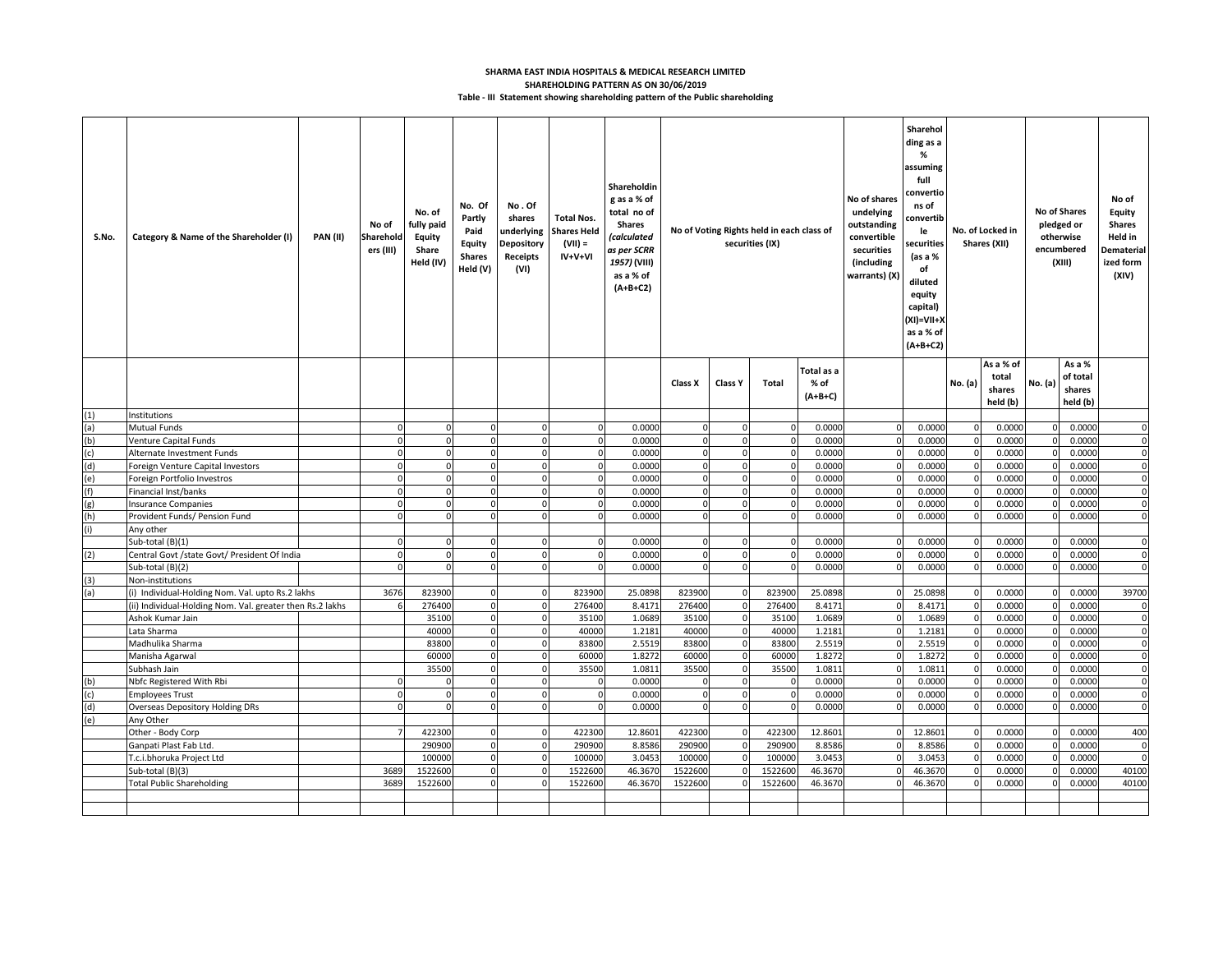# **Table - IV Statement showing shareholding pattern of the Non Promter - Non Public shareholder SHARMA EAST INDIA HOSPITALS & MEDICAL RESEARCH LIMITED SHAREHOLDING PATTERN AS ON 30/06/2019**

| S.No. | Category & Name of the<br>Shareholder (I)                                         | PAN (II) | No of<br>Sharehold<br>ers (III) | No. of<br>fully paid<br>Equity<br>Share<br>Held (IV) | No. Of<br>Partly<br>Paid<br>Equity<br><b>Shares</b><br>Held (V) | No . Of<br>shares<br>underlying<br>Depository   Held (VII)<br>Receipts (VI) = IV+V+VI | <b>Total</b><br>Nos.<br><b>Shares</b> | Sharehold<br>ing % as<br>of total<br>no of<br><b>Shares</b><br>(VIII) as a<br>% of<br>$(A+B+C2)$ | No of shares<br>undelying<br>outstanding<br>No of Voting Rights held in each class<br>convertible<br>of securities (IX)<br>securities<br>(including<br>warrants) (X) |         |       | Shareholding as a %<br>assuming full<br>convertions of<br>convertible securities<br>(as a % of diluted<br>equity capital)<br>(XI)=VII+X as a % of<br>$(A+B+C2)$ |  | No. of Locked in<br>Shares (XII) | <b>No of Shares</b><br>pledged or<br>otherwise<br>encumbered (XIII) | No of<br>Equity<br><b>Shares</b><br>Held in<br>Demateri<br>alized<br>form (XIV) |         |                                          |  |
|-------|-----------------------------------------------------------------------------------|----------|---------------------------------|------------------------------------------------------|-----------------------------------------------------------------|---------------------------------------------------------------------------------------|---------------------------------------|--------------------------------------------------------------------------------------------------|----------------------------------------------------------------------------------------------------------------------------------------------------------------------|---------|-------|-----------------------------------------------------------------------------------------------------------------------------------------------------------------|--|----------------------------------|---------------------------------------------------------------------|---------------------------------------------------------------------------------|---------|------------------------------------------|--|
|       |                                                                                   |          |                                 |                                                      |                                                                 |                                                                                       |                                       |                                                                                                  | Class X                                                                                                                                                              | Class Y | Total | <b>Total as</b><br>a % of<br>$(A+B+C)$                                                                                                                          |  |                                  | No. (a)                                                             | As a % of<br>total<br>shares<br>held (b)                                        | No. (a) | As a % of<br>total<br>shares<br>held (b) |  |
| (1)   | Custodian/DR Holder                                                               |          |                                 |                                                      |                                                                 |                                                                                       |                                       |                                                                                                  |                                                                                                                                                                      |         |       |                                                                                                                                                                 |  |                                  |                                                                     |                                                                                 |         |                                          |  |
| (a)   | names                                                                             |          |                                 |                                                      |                                                                 |                                                                                       |                                       |                                                                                                  |                                                                                                                                                                      |         |       |                                                                                                                                                                 |  |                                  |                                                                     |                                                                                 |         |                                          |  |
| (2)   | Employees Benefit Trust (under SEBI<br>Based emplyees benefit) Regulation<br>2014 |          |                                 |                                                      |                                                                 |                                                                                       |                                       |                                                                                                  |                                                                                                                                                                      |         |       |                                                                                                                                                                 |  |                                  |                                                                     |                                                                                 |         |                                          |  |
| (a)   | names                                                                             |          |                                 |                                                      |                                                                 |                                                                                       |                                       |                                                                                                  |                                                                                                                                                                      |         |       |                                                                                                                                                                 |  |                                  |                                                                     |                                                                                 |         |                                          |  |
|       |                                                                                   |          |                                 |                                                      |                                                                 |                                                                                       |                                       |                                                                                                  |                                                                                                                                                                      |         |       |                                                                                                                                                                 |  |                                  |                                                                     |                                                                                 |         |                                          |  |
|       | Toral Non-Promoter Non Public<br>shareholding $C = C1+C2$                         |          |                                 |                                                      |                                                                 |                                                                                       |                                       |                                                                                                  |                                                                                                                                                                      |         |       |                                                                                                                                                                 |  |                                  |                                                                     |                                                                                 |         |                                          |  |